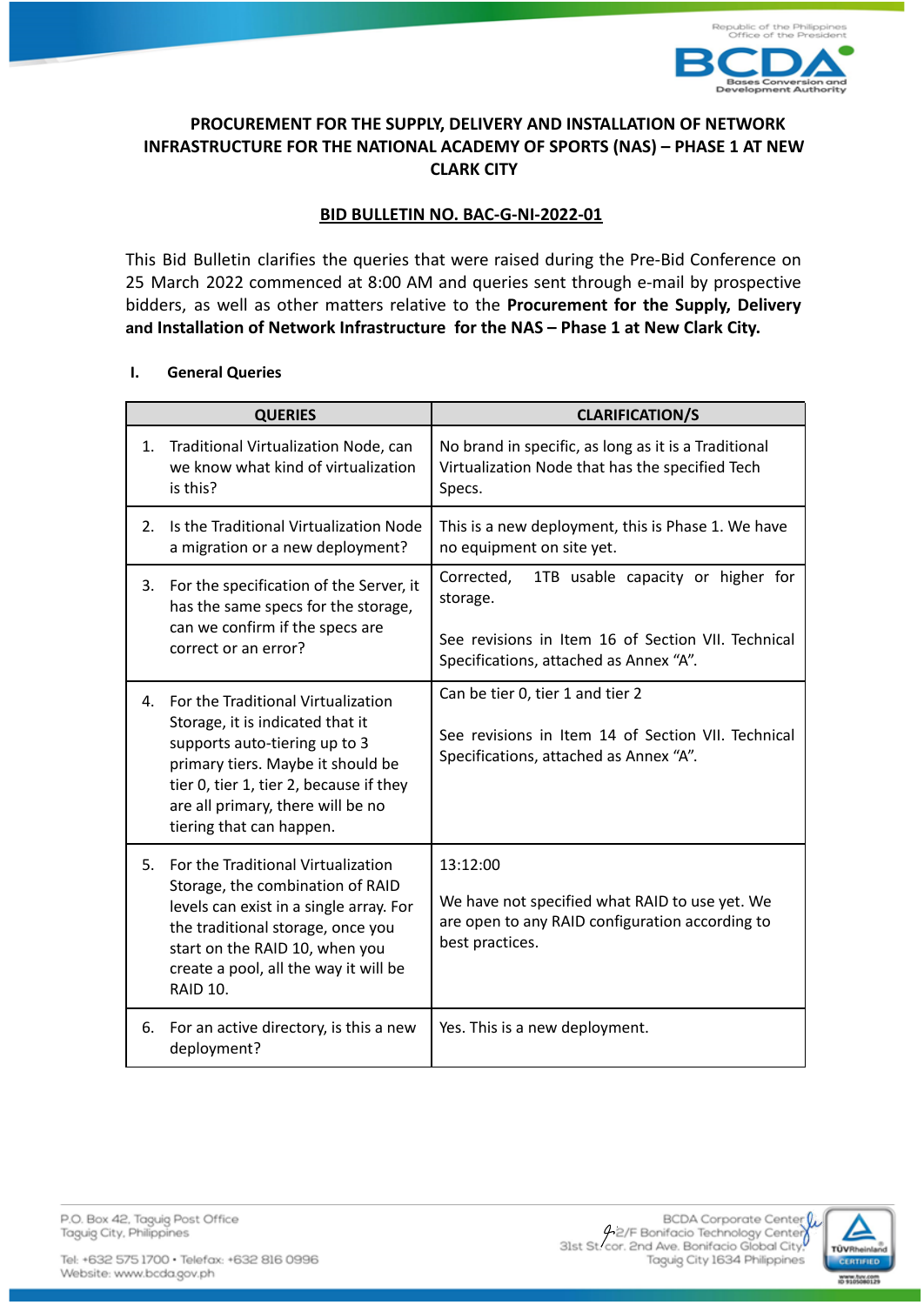

| 7. | Is the Virtualization Software<br>License part of the requirements? If                                                                                                                                                                                                                                                                                | This depends on the brand to be provided by the<br>Prospective Bidder.                                                                                                                                                                                      |  |
|----|-------------------------------------------------------------------------------------------------------------------------------------------------------------------------------------------------------------------------------------------------------------------------------------------------------------------------------------------------------|-------------------------------------------------------------------------------------------------------------------------------------------------------------------------------------------------------------------------------------------------------------|--|
|    | yes, what will our reference be?                                                                                                                                                                                                                                                                                                                      | The cost of the licenses shall be shouldered by the<br>Prospective Bidder and must be included in the bid<br>should the brand require licenses for the software.                                                                                            |  |
| 8. | Can the detailed network design be<br>provided to the bidder?                                                                                                                                                                                                                                                                                         | The layout of the point to point wire diagram is<br>attached as Annex "C".                                                                                                                                                                                  |  |
| 9. | For item 42, fiber patch cord. What<br>is the required length in meters?<br>Total of 44 pcs (30 pcs SC-LC and 10<br>pcs LC-LC). What is the connector<br>type for the other 4 units?                                                                                                                                                                  | Standard Length: 3 meters<br>30 pcs SC-LC and 14 pcs LC-LC<br>See revisions in Item 42 of Section VII. Technical<br>Specifications, attached as Annex "A".                                                                                                  |  |
|    | 10. Can we extend the deadline of<br>submission, considering the<br>complexity of the requirements?                                                                                                                                                                                                                                                   | No.                                                                                                                                                                                                                                                         |  |
|    | 11. I would also like to raise the 120<br>Calendar Days Schedule of<br>Requirement, since UPS alone will<br>take 14 to 20 weeks ETA in the<br>market. Also, the design period<br>since this will be a new deployment.                                                                                                                                 | OK. However, it is highly recommended that all<br>items that can be delivered the earliest time<br>possible be delivered earlier than the required<br>delivery date.<br>The corrected Section VI. The Schedule of<br>Requirements is attached as Annex "B". |  |
|    | 12. Are there technical drawings and<br>pictures?                                                                                                                                                                                                                                                                                                     | The line diagrams and floor plans are attached as<br>Annex "C".                                                                                                                                                                                             |  |
|    | 13. For item 15 - NETWORK ATTACHED<br>STORAGE (NAS), it mentioned 4x<br>1GB Base T and 4x 1GbE RJ-45 ports<br>requiring a total of 8 x 1GbE ports -<br>can we consider having a 4x 1GbE<br>RJ-45 only as NAS usually offers only<br>4x 1GbE then an optional accessory<br>of 10GbE and 25GbE NIC?                                                     | Yes we can consider that.<br>See revisions in Item 15 of Section VII. Technical<br>Specifications, attached as Annex "A".                                                                                                                                   |  |
|    | 14. No. 13 - A. TRADITIONAL<br>VIRTUALIZATION NODE - Specs from<br>"Processor: Dual-core Intel Xeon" to<br>"Must include server warranty of<br>3-years 24x7 Onsite" The given specs<br>seem to be duplicated under no. 14-B.<br>Traditional Virtualization Storage. May<br>we suggest having it removed under the<br>Traditional virtualization node? | Ok to remove if it is a duplicate.<br>See revisions in Item 13 of Section VII. Technical<br>Specifications, attached as Annex "A".                                                                                                                          |  |
|    | 15. No. 15 - NETWORK ATTACHED<br>STORAGE Requirement: Must have at                                                                                                                                                                                                                                                                                    | Suggestion can be considered.                                                                                                                                                                                                                               |  |



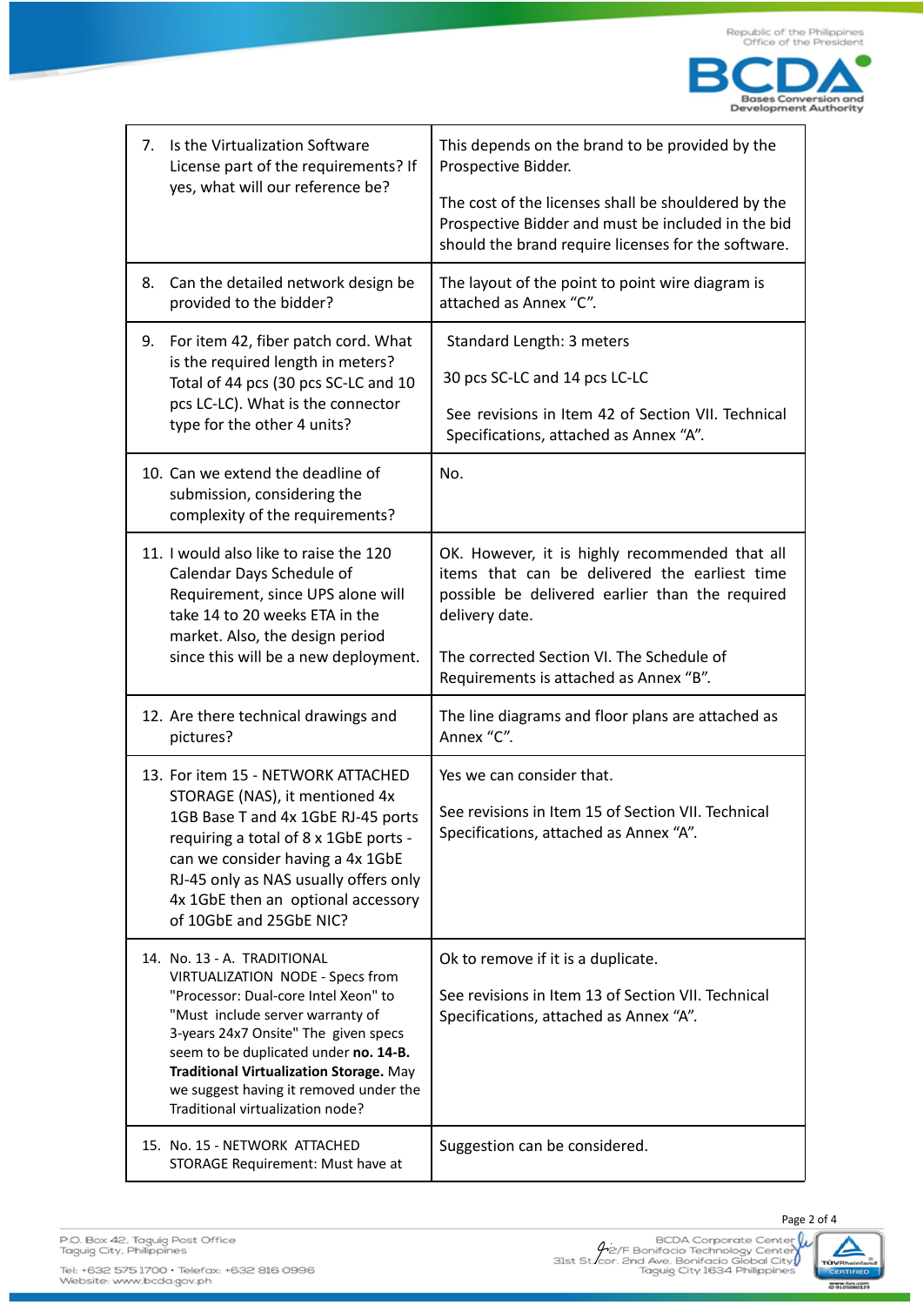

| least 2x 10GB SFP+ and 4x 1GB Base T<br>NIC ports 2x 10GbE RJ-45 and 4x 1GbE<br>RJ-45 ports. Suggestion: Must have at<br>least 2x 10GB SFP+, ports 2x 10GbE<br>RJ-45 and 4x 1GbE RJ-45 ports, as the<br>NIC requirement already includes<br>10GbE additional NIC. | See revisions in Item 15 of Section VII. Technical<br>Specifications, attached as Annex "A". |
|-------------------------------------------------------------------------------------------------------------------------------------------------------------------------------------------------------------------------------------------------------------------|----------------------------------------------------------------------------------------------|
| 16. No. 16 - ACTIVE DIRECTORY SERVER -<br>Can we clarify if these are supported OS<br>only and not necessarily to provide<br>each OS?                                                                                                                             | OS must be provided.                                                                         |
| 17. Data Center Facility-Do you require two<br>appliances for the IP PBX with HA<br>appliance?                                                                                                                                                                    | Yes. We require two appliances for the IP PBX with HA<br>appliance.                          |
| 18. Data Center Facility - Are there any<br>existing 42U Data cabinets inside the<br>server room or data center? If yes,<br>what are the dimensions? How many?                                                                                                    | Yes, standard dimensions for 42U rack cabinets. There<br>are 4 units.                        |
| 19. Data Center Facility - Are there any<br>existing fire suppression systems inside<br>the server room or data center?                                                                                                                                           | Yes. There are existing fire suppression systems inside<br>the server room / data center.    |
| 20. Data Center Facility - Where is the<br>location of the condenser unit of the Air<br>conditioning unit?                                                                                                                                                        | Please see the plans, attached as Annex "C".                                                 |
| 21. There are UTP patch panels, IO, cable<br>managers in the TOR. But there are<br>no UTP cables mentioned. Are these<br>(horizontal cabling) existing or owner<br>supplied?                                                                                      | Yes, the horizontal cabling exists.                                                          |
| 22. May you provide us with the floor<br>layout with end terminal location<br>(wifi, data, voice, etc), floor plan with<br>scale?                                                                                                                                 | Yes, attached as annex "C".                                                                  |
| 23. May you be able to provide us a<br>single line diagram (auxiliary)?                                                                                                                                                                                           | Yes, attached as annex "C".                                                                  |
| 24. No. 7 - DESKTOP CONFIG - MID - Can we<br>relax the maximum frequency of the<br>processor up to 4.7GHz?                                                                                                                                                        | No. We <b>cannot</b> relax the maximum frequency of the<br>processor up to 4.7GHz.           |





Page 3 of 4